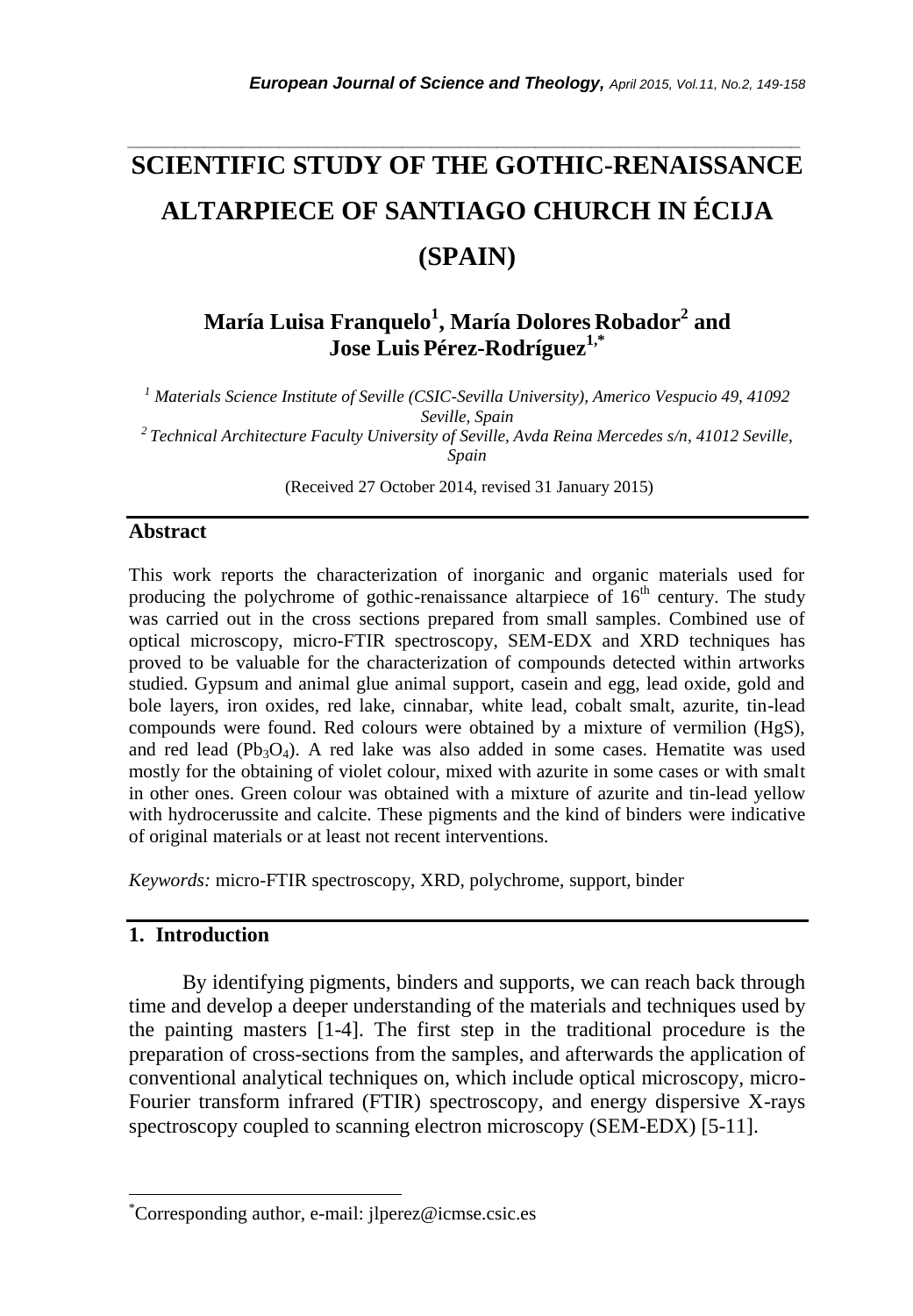The historical, physical and chemical study of a gothic-renaissance altarpiece in the southwest of Spain was carried out in this work. The temple inside is moorish style. It consists of three naves. The main altarpiece was carved in a transitional style between gothic and renaissance style by Alejo Fernandez Aleman in  $16<sup>th</sup>$  century.

The Gospel Nave, on the left side of the altarpiece contains the paintings attributed to Pedro de Campaña, one of the masters of the Sevillian painting in the  $16<sup>th</sup>$  century. The decoration of this nave showed higher alteration degree due to environmental contamination. It suffers greater light intensity.

The Epistle Nave, on the right side of the church contains another valuable altarpiece with polychrome sculpture and oil paintings.

Pedro de Campaña (Pieter Kempenee) was a Flemish painter who after his beginning in his country moved into Italy. He was working in Bologne and Venice. His staying in Rome in contact with Polidoro da Caravaggio, Perín del Vaga, B. Peruzzi and others disciples of Rafael and other roman manierism artists influenced by Miguel Angel. About 1527 he installed in Seville carrying out important master pieces in Cathedral and Santa Ana and San Isidoro churches influencing definitely the Sevillian painting. He returned to Brussels in 1562 and became director of the tapestry factory [12].

The present investigation showed the successful application of the combined use of the following analytical techniques performed on cross sections of the representative samples: optical microscopy, micro-FTIR spectroscopy, scanning electron microscopy/energy dispersive X-ray analysis (SEM-EDX) and X-Ray diffraction (XRD). Besides a same cross section allowed different analyses so it minimizes greatly the extraction of samples and the subsequent damage to the artwork.

# **2. Materials and methods**

Several samples from different paintings of both naves (Gospel and Epistle) as well as the altarpiece architecture have been studied.

Cross-sections (Figure 1) were prepared and were observed and photographed with an optical microscope Nikon OPTIHOT (x25, x50, x100 and x200). After preparing the cross-sections, a certain amount of powder samples (mg) was used for the XRD. X-ray diffraction patterns (XRD) were collected with a PANalytical X"Pert Pro diffractometer working at 45 kV and 40 mA, using  $\text{CuK}\alpha_{12}$  radiation and equipped with a X'Celerator detector and a graphite diffracted beam monochromator.

Elemental chemical analyses of the cross sections were obtained using a HITACHI S-4800 scanning electron microscopy (SEM) instrument equipped with a Link ISIS energy dispersive X-ray (EDX) analyser at an accelerating voltage of 20 kV. Samples were coated with gold or carbon film prior to the SEM-EDX analyses.

Fourier transformed infrared (FTIR) spectra were recorded by a Nicolet 510 apparatus (Source: Globar, Detector: DTGS) in reflection mode, using a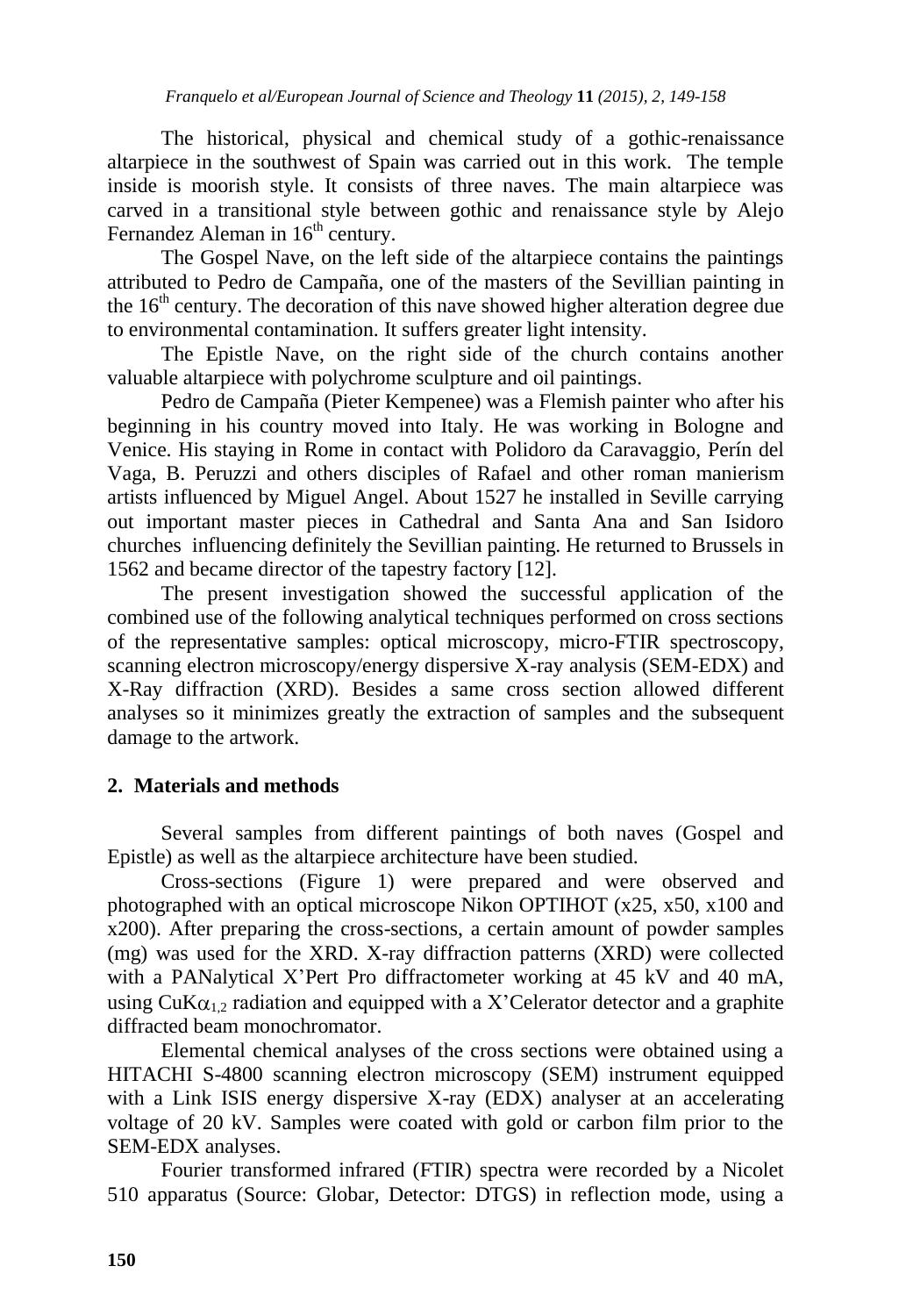Nic-Plan optical microscope coupled confocally to the spectrometer. For each spectrum, at least 200 scans were accumulated and peak positions were determined using the Nicolet Omnic software, based on a polynomial least squares method.



**Figure 1**. Photomicrographs of cross-sections from different samples coming from: (a-c) the Epistle and (d-f) Gospel naves.

The samples studied are listed below:

- **Nave of Epistle**: *sample 1 -* lower side, Virgin mantle (sculptural scene "The Calvary"); *sample 2* - upper side, architecture of the altarpiece; *sample 3* - central area Virgin mantle, La Asunción - oil on wood; *sample 4* - dress from the relief "Virgin Asuncion", lower area; *sample 5* - altarpiece architecture, upper right side.
- **Nave of Gospel, Visitación oil on wood**: *sample 1* central area Virgin mantle; *sample 2* – sky; *sample 3* - lower side, Santa Ana mantle; *sample 4* - mantle of woman.

# **3. Results and discussion**

# *3.1. Nave of Epistle*

# *3.1.1. Sample 1 - lower side, Virgin mantle (sculptural scene 'The Calvary')*

The cross section is represented in Figure 1a. It is noticeable the presence of a thick cementing layer (priming layer) on the wooden support. There are two white layers of preparation and a great amount of organic binder on the top of the second layer. Calcium and sulphur were identified (Figure 2a) in the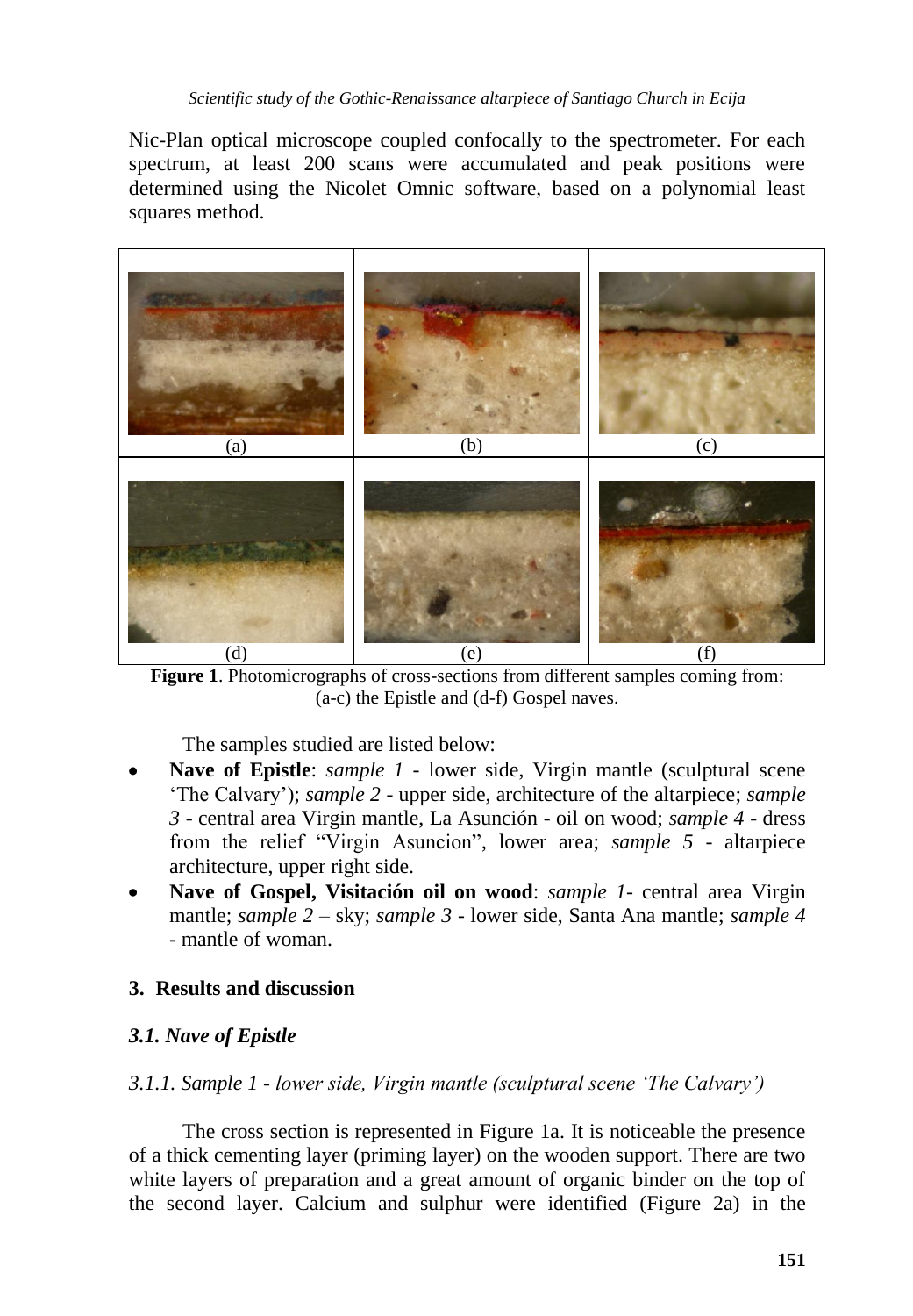chemical analysis of both preparation layers. Gypsum and anhydrite had been characterized by XRD (Figure 3a). It had several polychromy layers: a red layer containing Si, Al, Fe, Ca, K and Mg was shown in Figure 2b what indicated the presence of red bole. A gold leaf (Figure 2d) was found over this layer. A thin white layer had been extended over the gold leaf constituted by Pb (Figure 2c). Finally, a violet layer on the surface was made up by mixing blue and red. Pb and Cu had been reported in the general microanalysis (Figure 2e). It contained blue and red inclusions. Fe was characterized in punctual microanalysis in the red grains (Figure 2f) whereas Cu was identified in the blue ones, Gypsum (calcium sulphate) and anhydrite (dehydrated calcium sulphate) was characterized by the XRD study.



**Figure2.** EDX microanalysis of sample 1 (a-f).

The characterization of the oxoanions and organic functional groups were performed by means of the micro-FTIR spectroscopy. Absorptions of sulphate group  $(SO_4^2)$  at 1158 cm<sup>-1</sup> and silicate (v Si-O) at 1067 cm<sup>-1</sup> appeared in the inner preparation layer. Absorptions due to  $SO_4^2$  group was identified in the upper preparation layer. Micro-FTIR spectrum of the upper layers allowed the characterization of carbonate absorption attributed to copper basic carbonate, azurite (1428.44 cm<sup>-1</sup>); this band corresponds to a  $v_3$  stretching vibrations of the  $CO<sub>3</sub><sup>2</sup>$  ion and its position varies greatly depending on the cation. With regards to the binders, proteic bands were mostly identified in the lower layers: absorptions at 1434 of C-H bending, 1581 of NH<sub>2</sub> of amide II, 1630 of bending of NH<sub>2</sub> of amide II and  $1643 \text{ cm}^{-1}$  of stretching vibrations of carbonyl C=O of amide group. Bands at 1730 of C=O ester type bonding probably of tryglicerides and 1238 cm<sup>-1</sup> corresponding to triglycerides esters together with absorptions due to  $SO_4^2$  group (main absorption at 1160 cm<sup>-1</sup>) appeared in the upper side of the preparation layer and the interface with the polychromy layers. So the first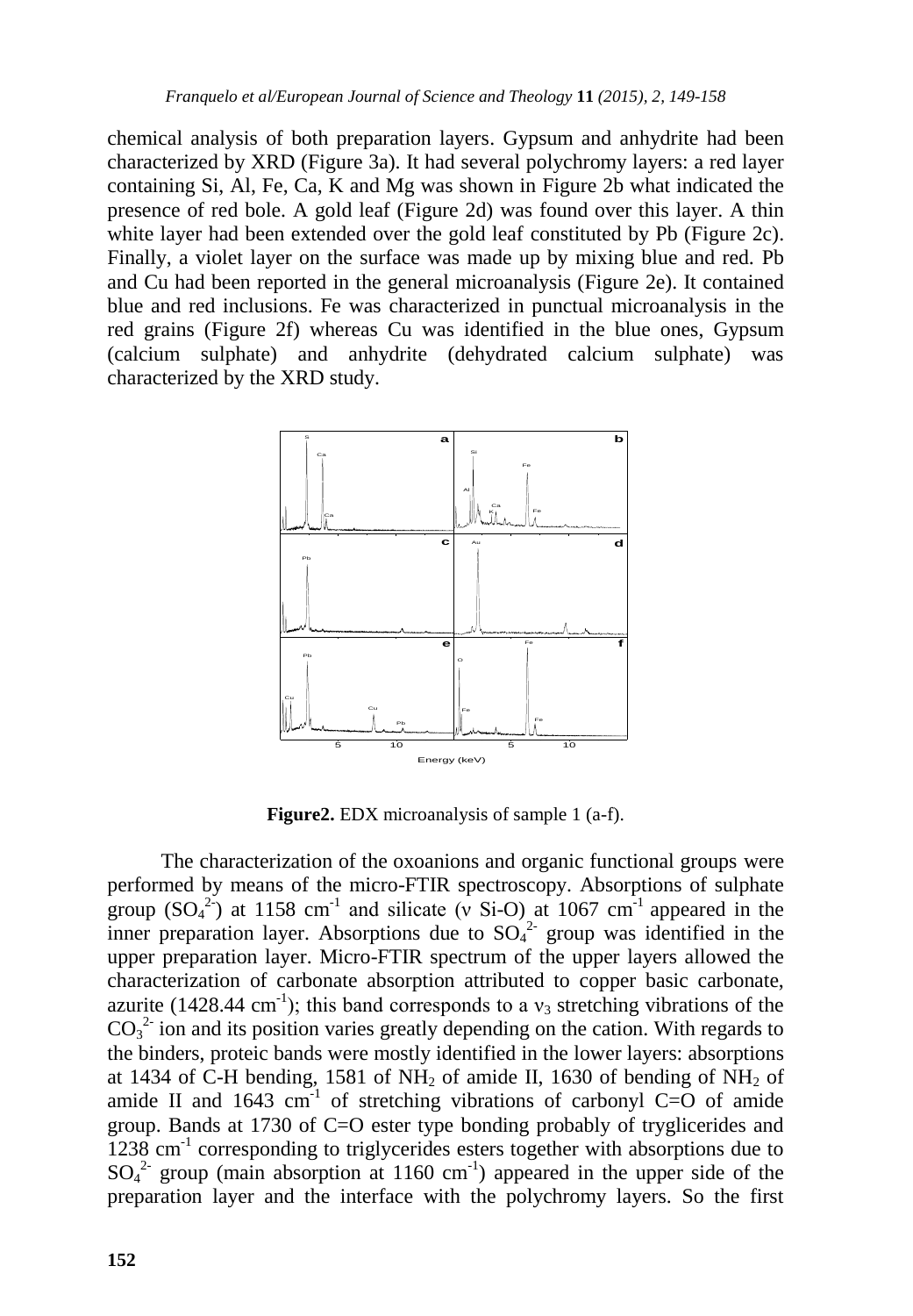imprimation layer on the support was prepared with a proteic binder probably due to animal glue (Figure 4a) but oily and proteic compounds were found in the upper layers so it could be attributed to whole egg used as glue or maybe casein which contains a certain amount of triglycerides. Nevertheless, the presence of Ca and P in some analysis near the surface were indicative of the  $Ca_3(PO_4)$ which organizes casein micelles.

Micro-FTIR spectrum of the upper layers allowed the characterization of carbonate absorption attributed to copper basic carbonate, that was, azurite (1428,44 cm<sup>-1</sup>); this band corresponds to a  $v_3$  stretching vibrations of the CO<sub>3</sub><sup>2</sup> ion and its position varies greatly depending on the cation.

#### *3.1.2. Sample 2 - upper side, architecture of the altarpiece*

A zone with four layers was found. The two preparation layers were made up of a mixture of gypsum, dolomite and quartz (Ca, S, and lower proportion of Mg and Si in the microanalysis) and glued with protein, probably animal glue. There was also a red bole and a gold leaf. Si, Mg, Fe, Al and Ca were reported in the red layer. Gold was applied over the red bole layer. Gypsum, dolomite (calcium and magnesium carbonate) and quartz were characterized by XRD study.

### *3.1.3. Sample 3 - central area, Virgin mantle, La Asunción - oil on wood*

A preparation extended in two layers of calcium sulphate was also found. This sample showed two polychromy layers: a white layer containing Pb and a red one with Hg and S (Figure 5a). In some punctual analyses on the red layer a high amount of aluminum was detected by SEM-EDX (Figure 5b) suggesting the presence of a red lack in this paint. Lack pigment was manufactured by precipitating natural organic dyestuffs obtained from insects and plants sources with an inert inorganic host matrix. Aluminum hydroxide had been the substrate used for organic lack [13]. Chlorine attributed to an alteration product was also found.

In the XRD diagram reflections of gypsum, bassanite (hemihidrated calcium sulphate) cerussite (lead carbonate) and hydrocerussite (basic lead carbonate) were identified.

In the micro-FTIR spectrum recorded of both layers together, white and red ones, absorptions due to carbonate, oily and proteic compounds were identified: 1431 and 1405 cm<sup>-1</sup> (s) and 842 cm<sup>-1</sup> (m) (mixture of carbonates), 1726 (ester bonding C=O), 1657 (C=C of fatty acids or C-O amide I), 1549 (NH<sub>2</sub> group of amide II), 2939 and 2859 cm<sup>-1</sup> (stretching C-H).

# *3.1.4. Sample 4 - lower area, dress from the relief 'Virgin Asuncion' (Figure 1b)*

A red bole and a gold leaf were found above the double layer of preparation. The red bole contained Si, Al, Ca, Fe, Pb and K attributed to bole. A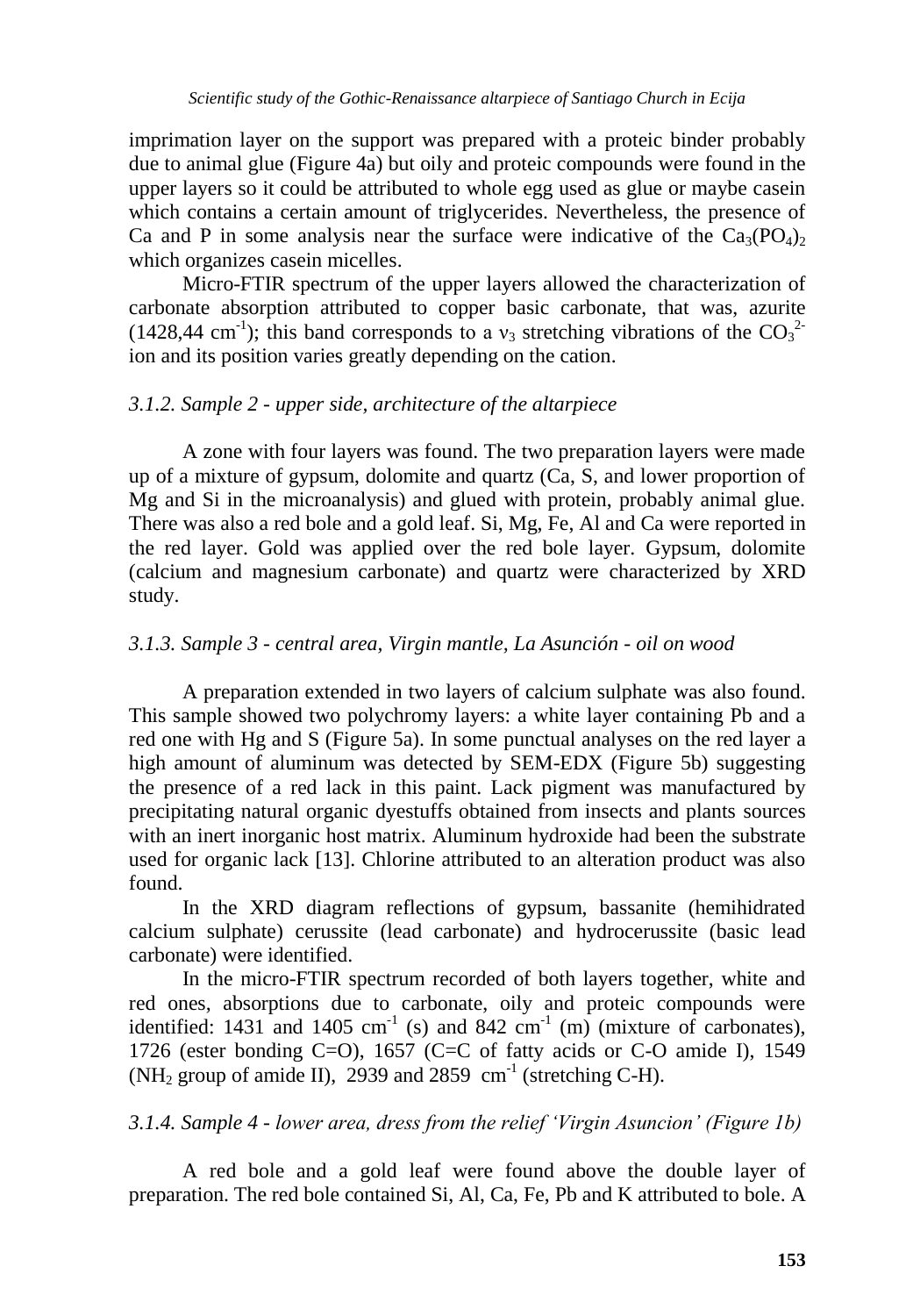higher proportion of Ca was detected in this case. It is probably a micaceous mineral mixed with red lead too. There was a violet layer on the surface. Its general microanalysis presented mainly Pb with a certain proportion of Si and Ca. The violet colour was obtained as a mixture of red and blue pigments. A mixture of red and blue grains was observed by optical microscopy. The red grains were composed by hematite (iron oxide), whereas in the blue ones Si, K, As, Co and Fe was identified (Figure 5c) attributed to cobalt smalt.



**Figure 3.** (a) XRD diagram of sample 1 and (b, c) sample 5.

The micro-FTIR study allowed the characterization of proteic compound in the preparation layer and both proteic and oily compounds in the upper layers. The micro-FTIR spectrum of the red bole is shown in Figure 4b where are reported the absorptions due to stretching Si-O of silicates at 1010 and 1040 cm-<sup>1</sup>, the oily and proteic compounds at 1733 cm<sup>-1</sup> (ester type bonding), 1656 cm<sup>-1</sup> (C-O group of amide I), 1545 and 1465 cm<sup>-1</sup> (NH<sub>2</sub> group of amide II), 1238 and  $1055$  cm<sup>-1</sup> (triglycerides esters), 2924 and 2860 cm<sup>-1</sup> (stretching of C-H group).

#### *3.1.5. Sample 5 - upper right side, altarpiece architecture (Figure 1c)*

Over the preparation layers composed of calcium sulphate were found two white polychromy layers with red inclusions. In the general microanalysis of the white polychrome layers, Pb was identified and the red grains contained Hg and S attributed to cinnabar. The white colour was composed by a mixture of cerussite (lead carbonate) and hydrocerussite (basic lead carbonate) as the results of XRD indicated (Figure 3b). The presence of cinnabar was also confirmed by XRD (Figure 3c).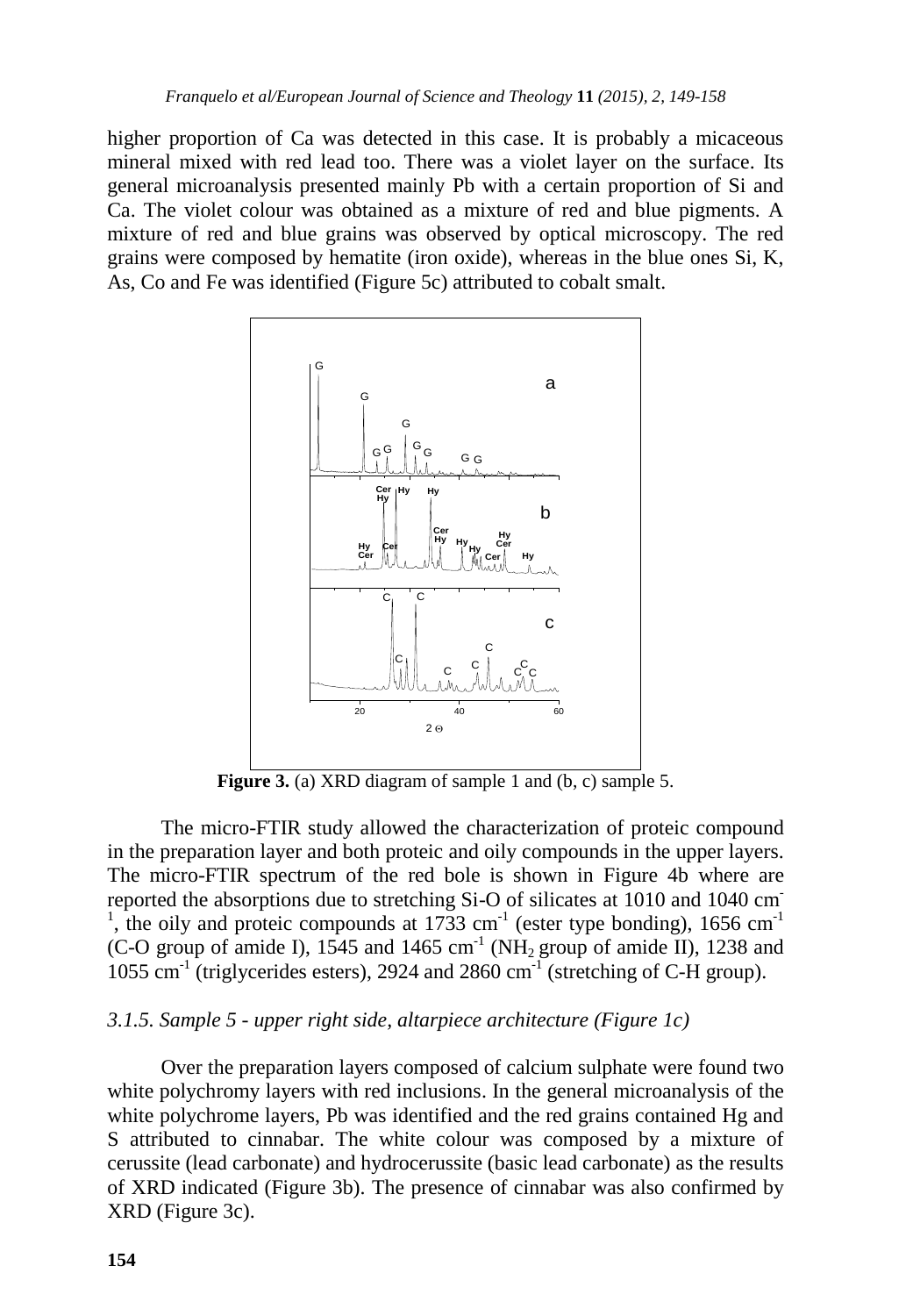

**Figure. 4.** (a) Micro-FTIR spectra of sample 1, (b) sample 4 from Nave of Epistle, (c) sample 1 and (d) sample 6 from Nave of Gospel.



**Figure 5.** (a, b) EDX analysis of samples 3 and (c) 4 from Nave of Epistile and (d) sample 4 from Nave of Gospel.

# *3.2. Nave of Gospel - Visitación oil on wood*

The preparation was also extended in two layers in this artwork and was made of gypsum and proteic compound.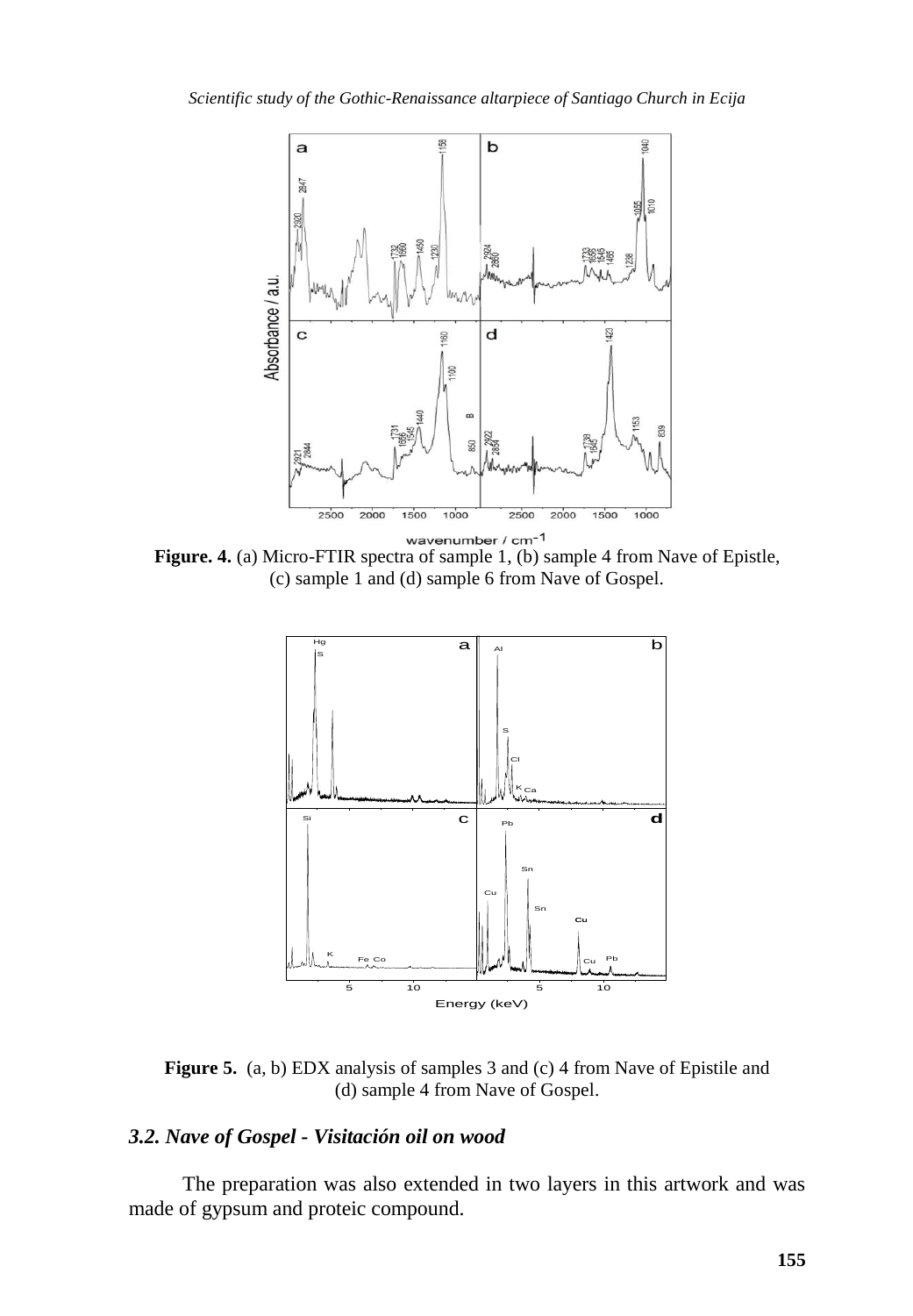#### *3.2.1. Sample 1 - Central area, Virgin mantle (Figure 1d)*

There was a double priming layer composed by a mixture of calcium sulfate and carbonate. The first one also presented Si and Al in its composition (possible aluminium silicate). Characteristic absorptions of calcium sulfate (stretching v S=O at 1116.73 cm<sup>-1</sup>), calcium carbonate (v C=O at 1440 (s) and 850 (m)  $\text{cm}^{-1}$ ) and proteic compound (1656.25, 1546.41 and 1450  $\text{cm}^{-1}$ ) were reported by micro-FTIR spectroscopy as well as ν Si-O of silicates (as shoulders at about  $1090 \text{ cm}^{-1}$ ) (Figure 4c).

There was a great amount of yellowish binding medium spread on top of the priming layer whose micro-FTIR spectrum could indicate the possibility of casein or animal glue (v C-O amide I at about 1656 cm<sup>-1</sup>, -NH<sub>2</sub> group of amide II at 1548 and bending  $\delta$  C-H at 1456 cm<sup>-1</sup>). The greenish blue stratum of polychrome contained Pb and Cu. By means of micro-FTIR characteristic bands of carbonate attributed to copper carbonate were identified  $(1420 \text{ cm}^{-1})$ . A certain proportion of oily compound was probably present in this layer.

By means of XRD study, gypsum, bassanite, hydrocerussite, cerussite and azurite (basic copper carbonate) were characterized.

#### *3.2.2. Sample 2 - Sky (Figure 1e)*

The first priming layer contained Ca, S and Si in lower proportion. A thin yellow layer with greenish blue grains inside containing Pb, Ca, S and Cu was found. It was also observed a thin layer of resinous compound (varnish) darkened probably due to the formation of the insoluble black lead sulphide, PbS. The blue colour was obtained using a mixture of hydrocerussite and azurite.

The micro-FTIR study allowed the characterization of sulfates and proteic compounds in both layers of preparation. The following crystalline phases had been identified by XRD: gypsum, bassanite, anhydrite, hydrocerussite and quartz.

## *3.2.3. Sample 3 - lower side, Santa Ana mantle (Figure 1f)*

The polychrome presented a greenish yellow layer containing Pb, Ca and Cu. In some punctual analysis Sn was also identified. Green colour was obtained with a mixture of azurite and tin-lead yellow with hydrocerussite and calcite. There was also a thin white layer containing Pb and Ca. A red upper layer contained S, Hg and Pb: a dark thin layer on the surface contained Ca and Pb and a certain amount of P, Si, Al, Cl and K.

By means of micro-FTIR spectroscopy characteristic bands of sulphate and carbonate were identified in both strata of preparation. Nevertheless, carbonates are present in higher proportion in the lower priming layer. In the red layer the absence of absorptions due to carbonates indicated that Pb was present in this layer as minium, that is, red lead  $(Pb_3O_4)$ . Thus, the red colour is obtained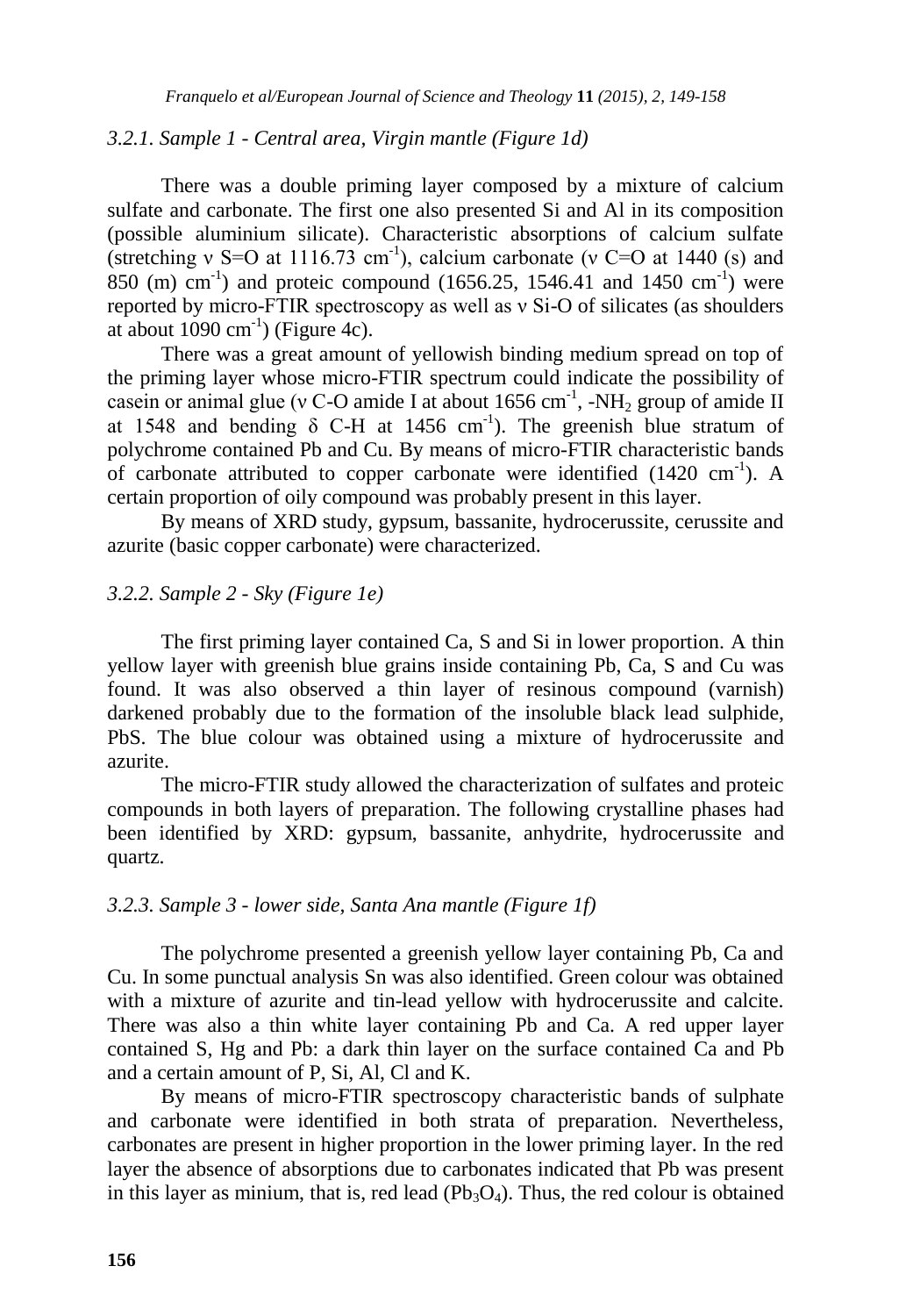as a mixture of cinnabar and red lead. Gypsum, bassanite, anhydrite, hydrocerussite, cerussite and quartz are characterized by XRD.

The layer on surface was also darkened due to the formation of PbS. The thin white layer was a glaze spread to nuance the lower green colour.

#### *3.2.4. Sample 4 - mantle of woman*

There was a thin white layer containing Pb above the double preparation layer. In the microanalysis by SEM-EDX performed on a blue layer on top of this stratum, Pb and Cu were mainly reported as well as Si, Ca, Al and K. There was a yellowish white glaze on top of this layer with Pb and Sn (Figure 5d), So, blue colour was made up with a mixture of azurite and aluminium silicates glued with eggs On top of this layer a thin yellowish white obtained with lead-tin yellow and lead and calcium carbonates gave the final shade.

The micro-FTIR study performed on the blue layer allowed the characterization of carbonates attributed to azurite 1423 cm<sup>-1</sup> (s) and 839 cm<sup>-1</sup> (m). A mixture of proteic and oily compound was also found, as well as in the layers on surface as shown in Figure 4d.

#### **4. Conclusions**

The information provided by this study helped to a better description of the execution technique and corroborated a certain hypothesis about the author. Besides, the acknowledge of the materials used in the artwork manufacture will help to future interventions.

Complete characterization of the polychrome has been carried out by techniques such as scanning electron microscopy-energy dispersive, micro-FTIR spectroscopy and X-ray diffraction in the cross-sections prepared with small samples taken in the gothic-renaissance altarpiece of Santiago Church in Ecija (Spain). The study of the cross-sections has facilitated the characterization of all layers and the pigments from the support to the most external layer.

The study of both naves in the headboard altarpiece (Epistle and Gospel) has yielded valuable data with regards to the materials and execution technique. The thick stratum of preparation extended in two layers of gypsum with a proteic binder was a procedure by Pedro de Campaña (1503-1508) a Flemish painter in the Spanish Renaissance. Nevertheless, the presence of Ca and P in some analysis near the surface were indicative of the  $Ca_3(PO_4)_2$  which organizes casein micelles.

With regards to the polychromy, red, blue, violet and greenish blue are the most abundant pigments. Red boles as preparation layers of gold leaves were found. All golden layers are made of gold.

Red colours were obtained by a mixture of vermilion (HgS), and red lead  $(Pb_3O_4)$ . The red lead could have been mixed with the vermilion in order to reduce the price of the pigment and to facilitate the drying of the oil paints. A red lake was also added in some cases. Hematite was used mostly for the